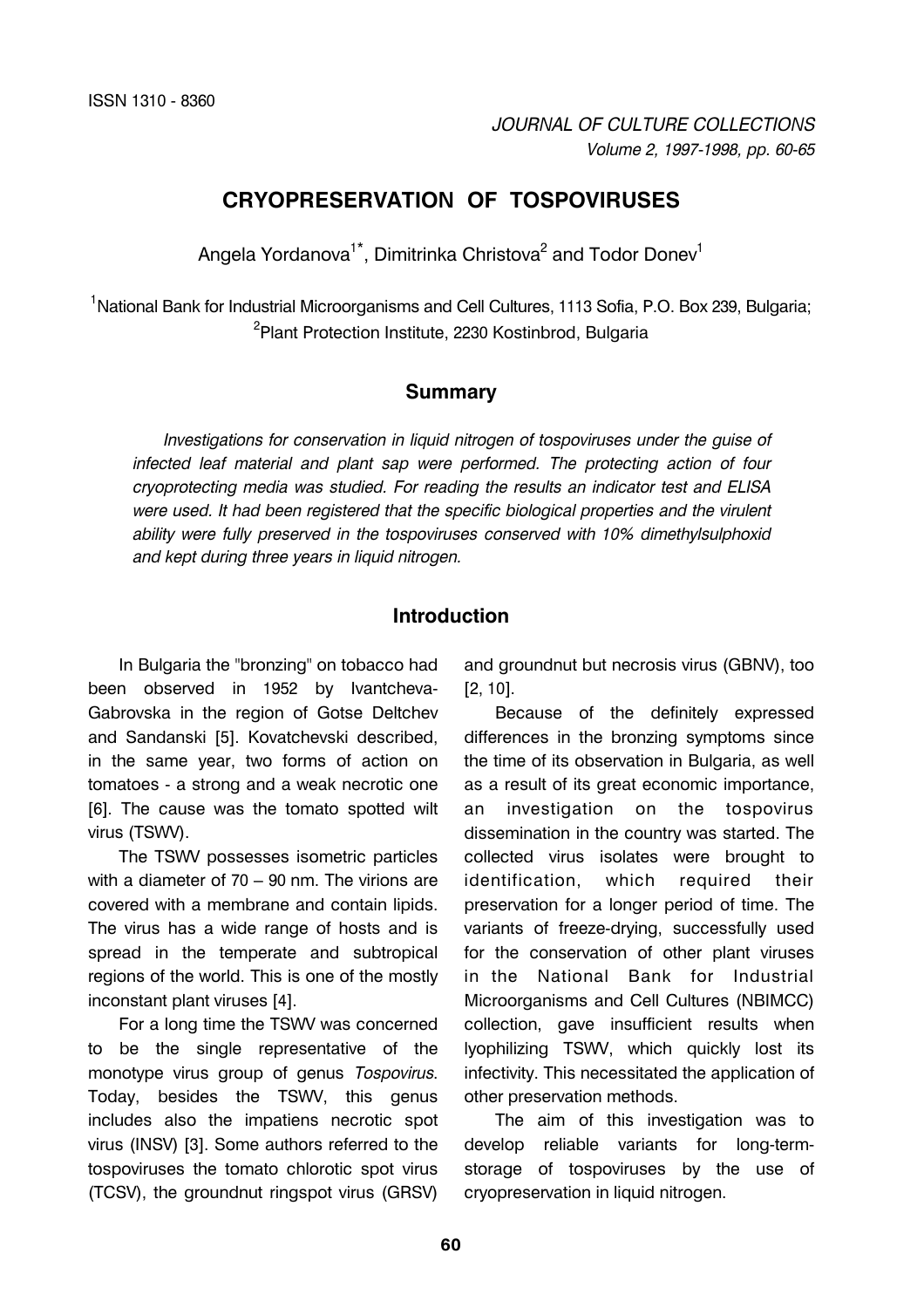# **Materials and Methods**

*Viruses and virus isolates.* Isolates from tomatoes, pepper, tobacco and flower cultures, cultivated in greenhouse and in the open, were included in the study (Table 1). The virus isolates were transferred from diseased plants to tobacco (*Nicotiana rustica* or *N. tabacum* cv. 1146). The TCSV, GRSV and INSV were used as referent viruses. The INSV was maintained only on *Impatiens sp*.

|                  | Source                             |                       |                                        | TAS-ELISA <sup>b</sup> |
|------------------|------------------------------------|-----------------------|----------------------------------------|------------------------|
| Isolates/Viruses | Plant                              | Symptoms <sup>a</sup> | Geographic origin                      | (BR - 01 4F2)          |
| 1To - 94         | tomato<br>(green house)            | <b>NS</b>             | Trudovets, West<br><b>Bulgaria</b>     | 0.599                  |
| Za - 95          | zanthedeshia<br>(green house)      | <b>CRS</b>            | Trudovets, West<br><b>Bulgaria</b>     | 0.547                  |
| 317P - 94        | pepper<br>(field production)       | <b>CRS</b>            | Plovdiv, South<br><b>Bulgaria</b>      | 0.379                  |
| 8Hi - 96         | hippeastrum<br>(green house)       | <b>CRS</b>            | Pravets, West<br><b>Bulgaria</b>       | 0.447                  |
| 4GD - 95         | tobacco<br>(field production)      | <b>NRS</b>            | Gotse Deltchev,<br>South-west Bulgaria | 0.580                  |
| 10HK - 95        | tobacco<br>(field production)      | <b>NRS</b>            | Chan Krum, North-<br>east Bulgaria     | 0.980                  |
| 20Da - 96        | dahlia<br>(field production)       | <b>SRS</b>            | Negovan, West<br><b>Bulgaria</b>       | 0.536                  |
| 161Za - 96       | zanthedeshia<br>(field production) | CS                    | Negovan, West<br><b>Bulgaria</b>       | 0.565                  |
| 129T - 96        | tobacco<br>(field production)      | VN                    | Djebel, South-east<br><b>Bulgaria</b>  | 0.471                  |
| TCSV - BR-03     | tomato<br>(field production)       | <b>NRS</b>            | <b>Brazil</b>                          | 0.120                  |
| GRSV - SA-05     | groundnut<br>(field production)    | <b>CRS</b>            | South Africa                           | 0.123                  |
| $INSV - NL-07$   | Impatiens<br>(field production)    | <b>NRS</b>            | The Netherlands                        | 0.125                  |

Table 1. Investigated tospovirus isolates.

 $a$  symptoms - chlorotic spots (CS), chlorotic ringspots (CRS), necrotic spots (NS), necrotic ringspots (NRS), vein necrosis (VN);

b optical density at 405 nm.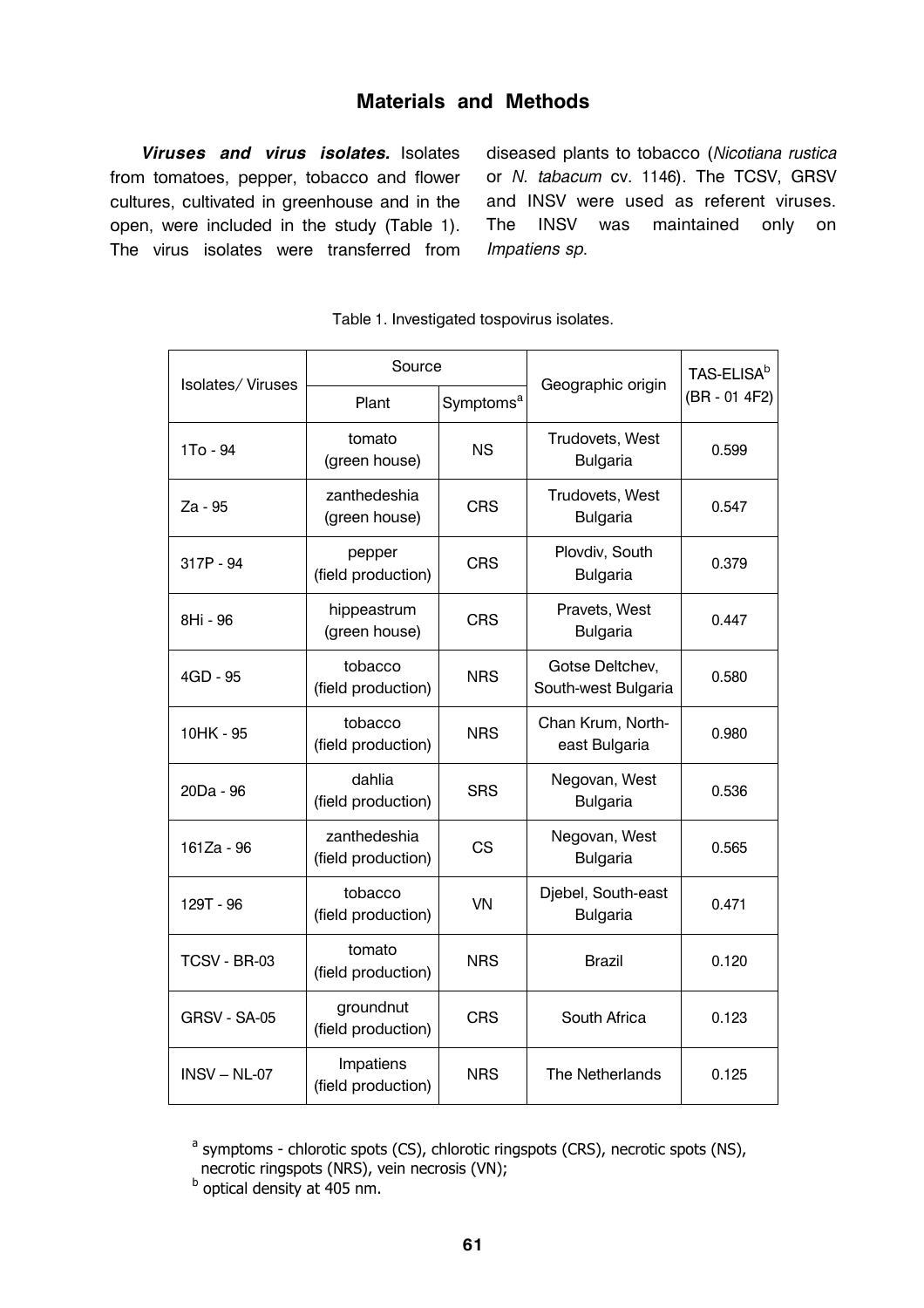*Cryoprotectors.* 10% glycerine, 10% dimethylsulphoxide (DMSO), 2% polyvinylpyrolidone - 10000 (PVP), 10% sorbitol + 3.6% dextran 40000 were used. The protecting media were prepared in 0.1 M potassiumsodium phosphate buffer, pH 7.2, containing 0.2% sodium sulphite and 0.2% ascorbic acid.

*Freezing in liquid nitrogen (LN2).* 1/ Leaves - the infected leaves were cut and then 0.4 g were placed in cryotubes, containing 1.5 ml of protecting medium; 2/ sap - the infected leaves were homogenised with the above mentioned buffer in a ratio 1:2 (w/v). The resulting sap was centrifuged at 10000 rpm for 15 min. The supernatant was mixed with an equal volume of double concentrated protector and then 1.5 ml of this material was poured in cryotubes. All the operations were performed on ice  $(0^{\circ}C)$ .

The cryotubes were equilibrated at  $4^{\circ}$ C, as for the sap containing samples the duration was 1 h, while for the leaves containing ones it was 20 h. The freezing was accomplished with a speed of 0.5 -  $0.6^{\circ}$ C.min<sup>-1</sup> until a temperature -20 $^{\circ}$ C had been achieved. Then the samples were transferred to liquid nitrogen and stored there.

The melting of the viruses was performed on water bath at 30 $^{\circ}$ C.

*Indicator test.* The infected tissue from diseased plants was homogenised in 0.1 M

potassium-sodium phosphate buffer, pH 7.2, containing 0.2% ascorbic acid and 0.2% sodium sulphite, in a ratio 1:1 (w/v). The diagnostic plants were inoculated and in 10 - 15 days the symptoms were read. Twelve plant species belonging to the families *Solanaceae, Chenopodiaceae* and *Amarantaceae*, were used.

After the cryopreservation of the viruses, the diagnostic plants were again inoculated, and the leaves containing samples had been preliminary ground. The symptoms were also read in 10 - 15 days. If there had been a lack of visible symptoms, a blind passage was performed.

*Serological tests.* Two modifications of ELISA were used for the serological identification of the isolates.

DAS - ELISA was accomplished according to the prescription of the firm "Loewe", Germany, respectively for TSWV, TCSV, GRSV and INRV.

TAS - ELISA was performed according to the following scheme: 1/ polyclonal antibody for TSWV (BR - 01) - 1:1000 in 0.05 M carbonate buffer, pH 9.6; 2/ antigen (plant sap) - 1:100 in PBS-T and 0.5% sodium sulphite; 3/ monoclonal antibody 4F2+[10] - 1:2000 in PBS-T, 2% PVP and 0.2% egg albumin; 4/ alkaline-phosphatase antimouse conjugate - 1:5000 in PBS-T and 2% bovine serum albumin. The extinction was read at 405 nm.

## **Results and Discussion**

The initial tentative investigations had been performed with isolate 1To-94. Two variants of liquid nitrogen freezing were used - leaf material and plant sap, as four cryoprotectors had been applied (Table 2). The infectivity of the samples was tested 24 hours and 3 years after the freezing.

According to the data, the leaf variants had been better conserved. The virus was preserved in this form when protected with

glycerine, DMSO and sorbitol/dextran. The last had been routinely used in the NBIMCC for the plant viruses lyophilization [11]. The glycerine, DMSO and PVP had been among the most frequently used protectors for lowtemperature preservation of biological materials [1, 8]. PVP did not exhibit a protecting effect during our experiments. Other authors had also successfully applied glycerine, when freezing plant viruses [7, 9].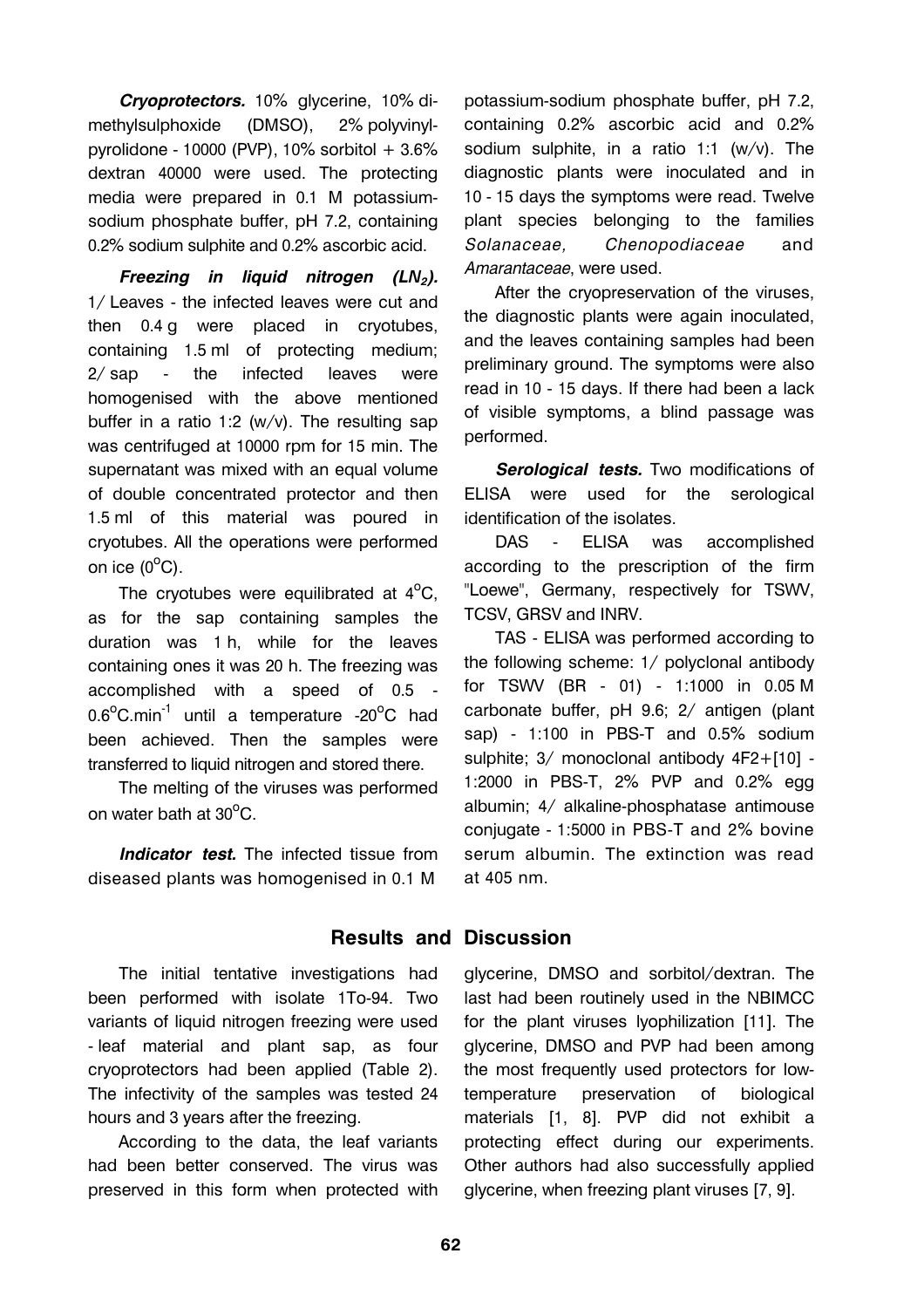| Variant | Protector <sup>b</sup> | Infectivity <sup>a</sup> after |                  |  |
|---------|------------------------|--------------------------------|------------------|--|
|         |                        | Freezing                       | 3 years in $LN2$ |  |
| Leaves  | Glycerine              | $++$                           | $++$             |  |
| Leaves  | <b>DMSO</b>            | $++$                           | $++$             |  |
| Leaves  | <b>PVP</b>             |                                |                  |  |
| Leaves  | Sorbitol/dextran       | $++$                           | $^{+}$           |  |
| Sap     | Glycerine              |                                |                  |  |
| Sap     | <b>DMSO</b>            | $+$                            |                  |  |
| Sap     | <b>PVP</b>             |                                |                  |  |
| Sap     | Sorbitol/dextran       |                                |                  |  |

Table 2. Preservation of tospovirus 1To-94 after liquid nitrogen freezing.

 $a$  infectivity - 2 infected plants from 2 inoculated  $(++)$ , 1 infected plant from 2 inoculated  $(+)$ , no infectivity  $(-)$ ;

**b** abreviations as in text.

The results, achieved with glycerine and DMSO were comparable, but when few-times repetition had been performed, a better protecting effect of DMSO was observed. This cryoprotector had been chosen for the further investigations on the tospoviruses preservation.

Nine virus isolates were studied (Table 1). The characteristics, detected on the initial plants, varied too much between the different botanical species, but the chlorotic and necrotic spots and rings did predominate. It had been determined, by the use of TAS - ELISA that all the Bulgarian isolates belonged to the TSWV (Table 1).

The nine quoted TSWV isolates, as well as the referent TCSV, GRSV and INSV viruses were conserved in liquid nitrogen. The variant of leaves protected with 10% DMSO was used. All the viruses included in the investigation did keep their infectivity. The biological properties were compared before and after the freezing. The symptoms, induced by the Bulgarian isolates and the referent viruses on the diagnostic plants, did also characterise with a great variety, but were typical for the tospoviruses. Local symptoms were observed on *Petunia hybrida, Chenopodium album, Ch. amaranticolor, Ch. foetidum* and *Ch. quinoa*. In *Datura stramonium, Gomphrena globosa, N. benthamiana, N. clevelandii, N. glutinosa, N. rustica* and *N. tabacum* cv. 1146 the infection was local and systemic.

By testing on tomatoes, it had been established that the tomato isolates were extremely virulent for this culture. As concerning the tobacco isolates, 10HK-95 from North Bulgaria was quite more virulent for the tomatoes, when compared with the 4GD 95, that originated from South Bulgaria (Table 1). The first one formed distinctly exhibited necrotic spots on the leaves and necrosis on the stem, while the second caused mosaic and chlorotic rings.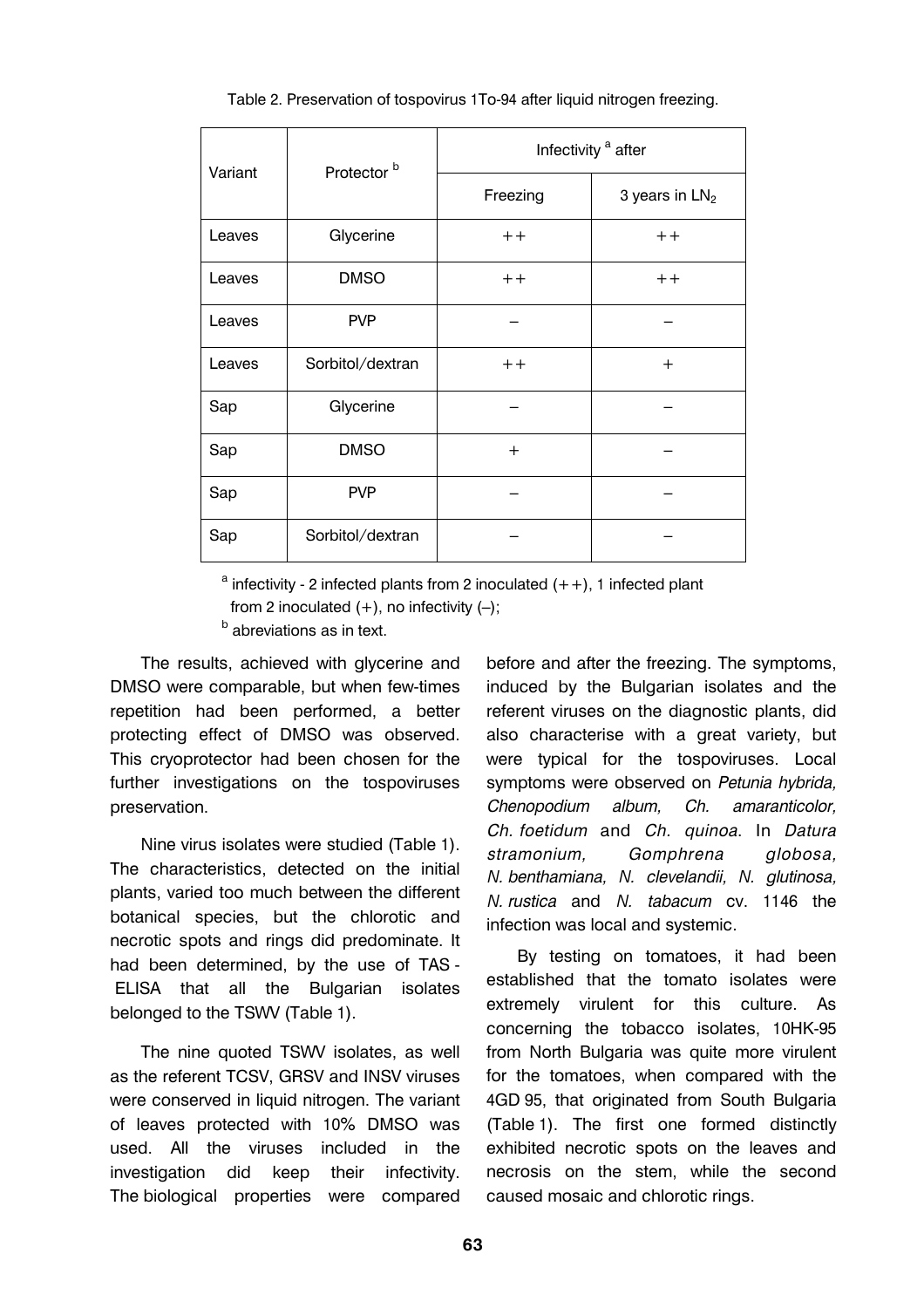These specific biological properties of the virus isolates and the referent viruses are preserved after a three-year-period of conservation in liquid nitrogen. No changes, concerning the virulent ability, are observed.



Fig. 1. DAS-ELISA of tospoviruses after cryopreservation in liquid nitrogen. Isolates 1 - 9 according to Table 1.

After the revitalisation of the frozen in liquid nitrogen viruses, the samples were also tested with DAS-ELISA (Fig. 1). The individual representatives of genus *Tospovirus* distinctly differentiated. The belonging of the Bulgarian isolates to the TSWV was confirmed.

The results that have been achieved,

show that the studied viruses, protected with DMSO - 10%, completely preserve their infectivity and biological characteristics after a freezing at minus 196 $^{\rm o}$ C.

This gives us a reason for applying the reported methodology in our routine work for liquid nitrogen conservation and preservation of tospoviruses.

**Acknowledgements.** The monoclonal antibody 4F2+ as well as the referent strains of TCSV, GRSV and INSV had been kindly granted to us by Prof. G. Adam from the Hamburg University, Germany, and we were very grateful to him.

#### **References**

- 1. Belous, A. M., M. I. Shrago, N. S. Pushkar, 1979. *Cryoconservants*, Kiev: Naukova dumka, 25 - 46. (In Russian)
- 2. De Avila, A. C., 1992. *Diversity of Tospoviruses*, PhD Thesis, Wageningen: Agr. Univ., Wageningen, The Netherlands.
- 3. De Avila, A. C., P. De Haan, E. W. Kitajima, R. de O. Kormelink, r. resende,

R. W. Goldbach, D. Peters, 1992. *J. Phytopathol*., **134**, 133.

- 4. Ie, T. S., 1970. *CMI/AAB Description of Plant Viruses*, No. **39**.
- 5. Ivantcheva-Gabrovska, T., 1959. *Scientific studies of the PPI*, **2**, 7-32. (In Bulgarian)
- 6. Kovatchevski, I., M. Markov, 1961. *News of the PPI*, **1**, 5-24. (In Bulgarian).